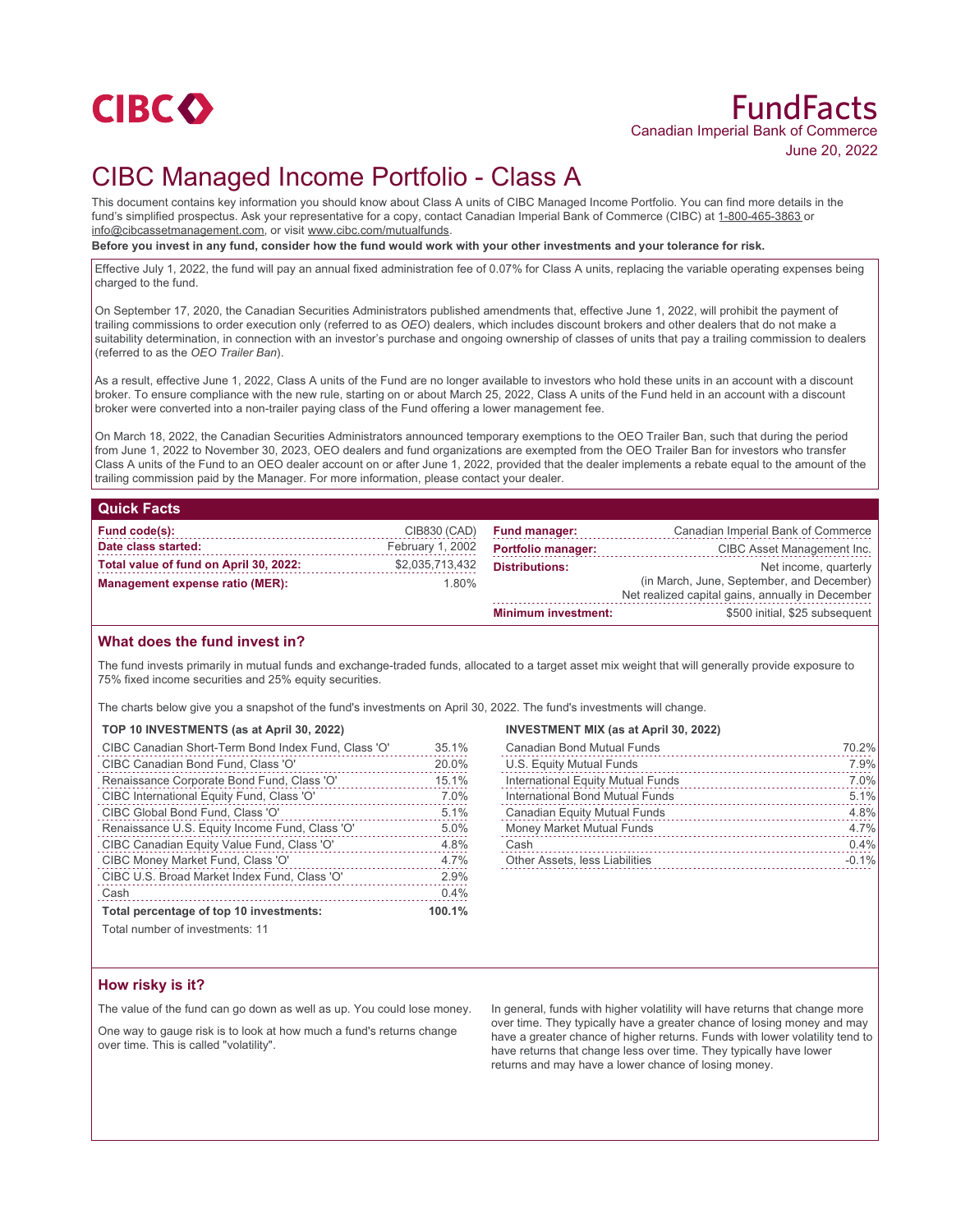# **FundFacts**

# CIBC Managed Income Portfolio - Class A *continued*

For more information about the risk rating, refer to *Investment Risk Classification Methodology* under *Specific Information About Each of the Mutual Funds Described in this Document* in the fund's simplified prospectus. For more information about specific risks that can affect the fund's returns, refer to the simplified prospectus under the section *What* 

Like most mutual funds, this fund does not have any guarantees. You

*are the Risks of Investing in the Fund?* for the fund.

may not get back the amount of money you invest.

#### **Risk rating**

CIBC has rated the volatility of this fund as **Low**.

This rating is based on how much the fund's returns have changed from year to year. It does not tell you how volatile the fund will be in the future. The rating can change over time. A fund with a low risk rating can still lose money.



## **How has the fund performed?**

This section tells you how Class A units of the fund have performed over the past 10 years. Returns are after expenses have been deducted. These expenses reduce the fund's returns.

**No guarantees**

#### **YEAR-BY-YEAR RETURNS**

This chart shows how Class A units of the fund performed in each of the past 10 calendar years. Class A units dropped in value in 1 of the 10 years. The range of returns and change from year to year can help you assess how risky the fund has been in the past. It does not tell you how the fund will perform in the future.



#### **BEST AND WORST 3-MONTH RETURNS**

This table shows the best and worst returns for Class A units of the fund in a 3-month period over the past 10 calendar years. The best and worst 3-month returns could be higher or lower in the future. Consider how much of a loss you could afford to take in a short period of time.

|                    | Return  | 3 months ending | If you invested \$1,000 at the beginning of the period |
|--------------------|---------|-----------------|--------------------------------------------------------|
| <b>Best return</b> | $6.0\%$ | June 30, 2020   | Your investment would rise to \$1,060                  |
| Worst return       | -3.9%   | March 31, 2020  | Your investment would drop to \$961                    |

#### **AVERAGE RETURN**

The annual compounded return of Class A units of the fund was 2.6% over the past 10 years. If you had invested \$1,000 in the fund 10 years ago, your investment would be worth \$1,287 as at April 30, 2022.

|                                                                                                                                                                                                                                                                                                                                                                                                                                   | Who is this fund for? | A word about tax                                                                                                                                                                                                      |
|-----------------------------------------------------------------------------------------------------------------------------------------------------------------------------------------------------------------------------------------------------------------------------------------------------------------------------------------------------------------------------------------------------------------------------------|-----------------------|-----------------------------------------------------------------------------------------------------------------------------------------------------------------------------------------------------------------------|
| • are seeking a high level of regular income with a secondary focus on<br>whether or not you hold the fund in a registered plan such as a<br>modest capital growth; and<br>• are investing for the short to medium term.<br>Registered Retirement Savings Plan (RRSP) or a Tax-Free Savings<br>Account (TFSA).<br>Keep in mind that if you hold your fund in a non-registered plan, fund<br>them in cash or have them reinvested. | Investors who:        | In general, you will have to pay income tax on any money you make on a<br>fund. How much you pay depends on the tax laws where you live and<br>distributions are included in your taxable income, whether you receive |

# **How much does it cost?**

The following tables show the fees and expenses you could pay to buy, own, and sell Class A units of the fund. The fees and expenses - including any commissions - can vary among classes of a fund and among funds. Higher commissions can influence representatives to recommend one investment over another. Ask about other funds and investments that may be suitable for you at a lower cost.

#### **1. SALES CHARGES**

There are no sales charges payable when you buy, switch, or sell units of the fund through CIBC Securities Inc. or CIBC Investor Services Inc. You may pay sales charges if you purchase units of the fund through another firm.